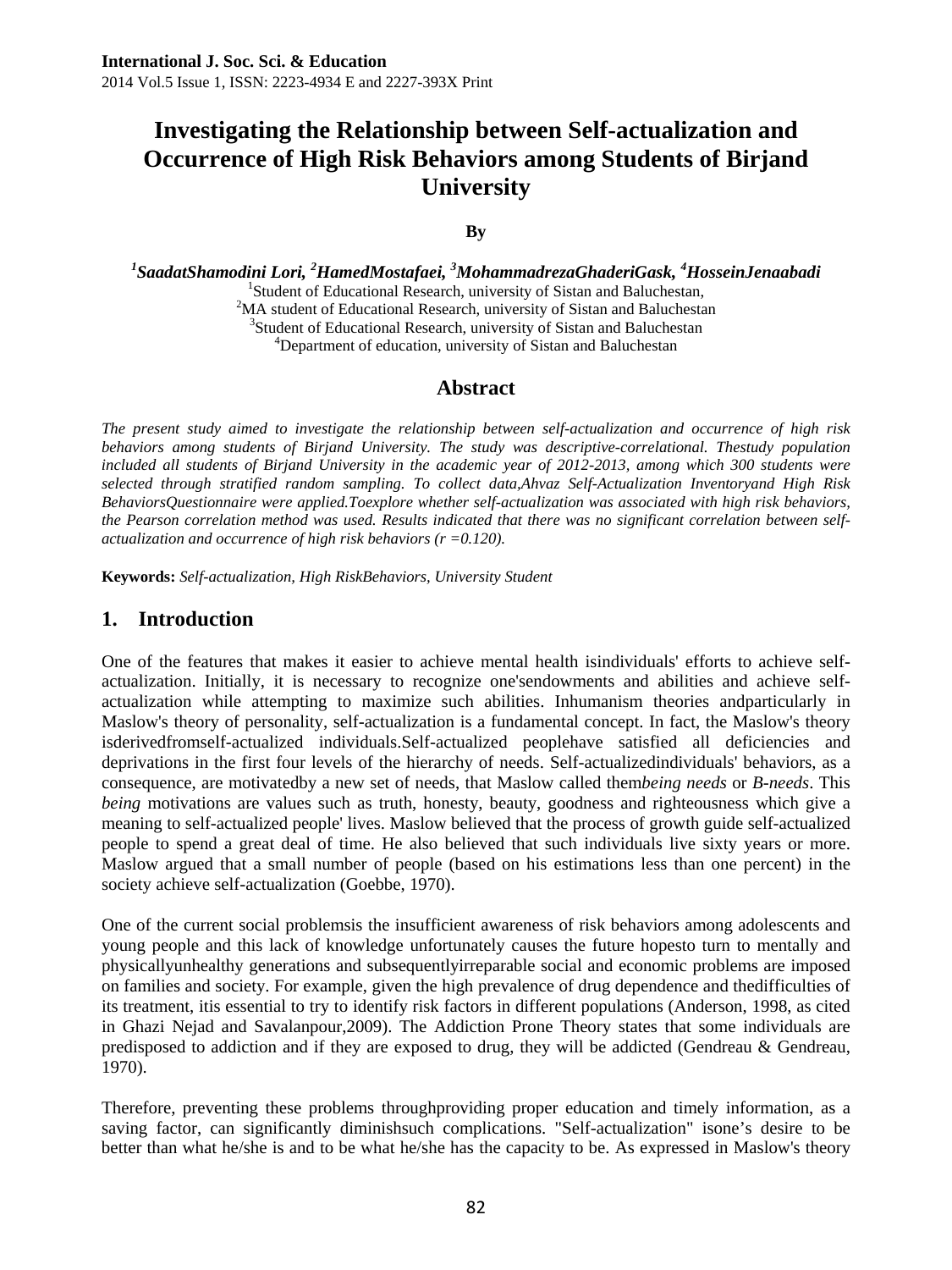of needs,this is essentially equal with the education and innovation/creativity goalsthat areconfirmed by educators and psychologists (Burleson, 2005).

In other words, self-actualization is a process of growth and development in orderto leave dependency on others, defensiveness, inactivity and timidity/shynessbehind and move towards rational assessments, courage and exploration. Self-actualization is the realization of talents, competencies and capabilities (Maslow, 1987).

One of the most serious public health threats, which due to rapid social changesin recent years,is considered by health agencies, law enforcement and social policy makers as one of the most important problems in the societyis the outbreak of high risk behaviors among different classes of people. For example, it is predicted that until 2030, only the disease and mortalityrate due to smokingwill reach 10 million person a year (Slusky, 2004: 48).

Substance abuse, violence and unsafe sexual behaviors constitute the cause of many deaths in adolescence and early adulthood (Lindberg, 2001: 1),while adults are mostly damaged by diseases such as cancer, cardiovascular disorders and diabetes.The threatening factors of the health of young people include: homicide, suicide, accidents and AIDS, almost all of which are behaviorally underpinned and therefore can be prevented and controlled (Ozer, 2003: 18).

With regard to the irreparable damage that follows each risky behavior and considering thatchanging behavior at the individual and social level is along and an expensive measure, it seems that prevention is the best approach to reducehealth-threatening behaviors. The reasons behind high risk behaviors vary, including excitement-seeking motivations, insufficiency/incompetency fears, the need to consolidate masculine identity, and group motivations like peers' pressure. These behaviorsmayalso reflect fantasies of some adolescents who feel that they are invulnerable against injury and harm (Kaplan and Sadvak, 2003: 57).

Ali Keshtkaran,in his article entitled "Motivational Needs of Nurses in Selected Educational Hospitalsof the Medical Sciences University: According to Maslow's Hierarchy of Needs", found that there was no significant statistical relationship between the need to security and the need to self-actualization with demographic variables.

#### **Research Questions**

According to the purpose of the present study, the following questions were formulated and tested: Question 1: Is there any significant relationship between self-actualization and high risk behaviors? Question 2: Is there any significant relationship between self-actualization and demographic variables? Question 3: Is there any significant relationship between high risk behaviors and demographic variables?

### **2. Methods**

The study was descriptive-correlational. The population included all students at Birjand University in the academic year of 2012-2013, among which 300 students were selected through stratified random sampling based on the Morgan's table. Thereafter, Ahvaz Self-Actualization Inventory and High Risk Behaviors Questionnaire were performed and the data were statistically analyzed using the Pearson correlation method.

#### **Research Instruments**

#### *Ahvaz Self-Actualization Inventory*

To measure self-actualization,"Ahvaz Self-Actualization Inventory-6"was used. This 25-item scale was developed by Esmaeel-Khani, Najjarian and MehrabiZadeh in Ahvaz. Itemswere scored on a 3-point Likert scale including (0)never, (1) rarely, and(2) sometimes. Therefore, the range of scores varied from 0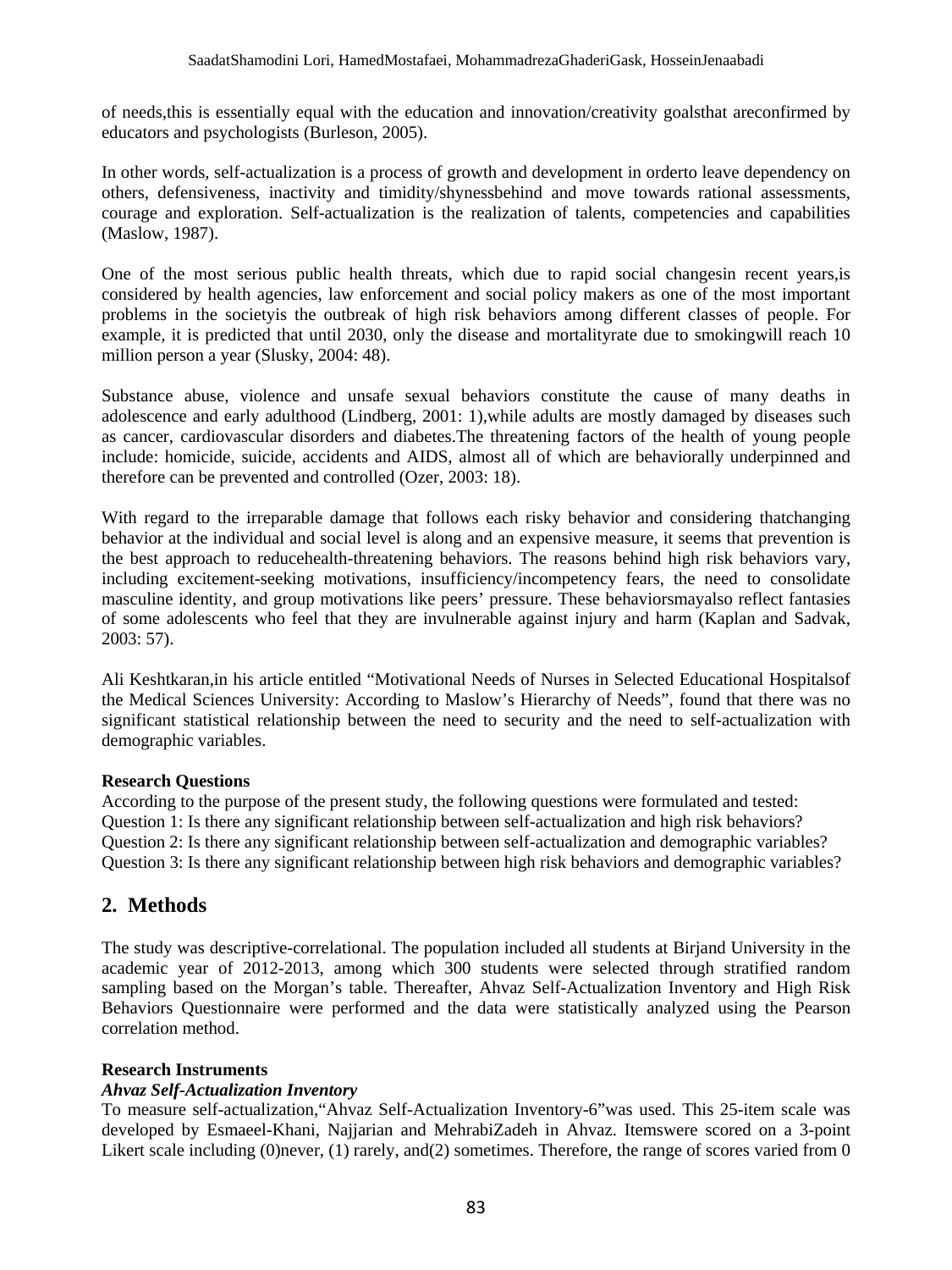to 75. The questionnaire was in the form of paper and pencil testandparticipants had about 20 minutes to complete it. The obtained Cronbach's alpha coefficient was 0.92 (Esmaeel-Khani et al.,2001). In the present research study, the reliability coefficient of the questionnaire was 0.81.

#### *High Risk Behaviors Questionnaire*

Inthe present study, to assess high risk behaviors, thePersian form of the High Risk Behaviors Questionnaire, developed by Mohammadi et al. (2007), was used. The test was adopted from the Youth Risk Behavior Surveillance System (YRBSS) of the American Center for Disease Control and Prevention. The Persian form of the High Risk behaviors Questionnaireconsists of 69 as well as some demographic features such as age and gender, which assess various high risk behaviors based on their frequency of occurrence during the past year or month of life. The Cronbach's alpha reliability coefficient of the questionnaire in different studies was reportedbetween 0.60 and 0.85. MohammadiZadeh et al. (2007) reported the Cronbach's alpha reliability coefficient of the test between 0.60 and 0.80. The reliability coefficient ofthe questionnaire in the present study was 0.79.

### **3. Results**

Q1: Is there any significant relationship between self-actualization and high risk behaviors?

|                   | DULLAVIOLS          |         |                    |                    |                    |  |  |  |  |
|-------------------|---------------------|---------|--------------------|--------------------|--------------------|--|--|--|--|
| Mean<br>Component |                     |         | Standard deviation | Self-actualization |                    |  |  |  |  |
|                   |                     |         |                    | Correlation        | Significance level |  |  |  |  |
|                   | Self-actualization  | 71.0400 | 16.74100           |                    |                    |  |  |  |  |
|                   | High risk behaviors | 86.7600 | 15.96911           | 0.120              | 0.236              |  |  |  |  |

**Table (1):The Pearson correlation for the relationship between self-actualization and high risk behaviors** 

Table (1)presents the results of the Pearson correlation coefficient, with mean and standard deviation ofhigh risk behaviors as well as self-actualization as71.0400, 16.74100, 86.7600, and 15.96911 respectively. There is not any significant relationship between self-actualization and high risk behaviors (r=0.120). Therefore,the research hypothesis is rejected.

Q2: Is there any significant relationship between self-actualization and demographic variables? To analyze the second question, all demographic variables were tested. Table (2) summarizes the differences between male and female students' self-actualization mean scores.

**Table (2): Independent t-test for male and female students' self-actualization mean scores differences** 

| Group  |     | Mean    | Standard deviation |            | df     |
|--------|-----|---------|--------------------|------------|--------|
| female | 50ء | 80.3111 | 14.86580           | $-3.910**$ | 94.396 |
| Male   | 150 | 92.0364 | 14.98143           |            |        |

\*\* P <0.01

As Table (2) illustrates,considering self-actualization,there is a significant difference between the mean scores of the two gendersat the confidence level of  $99\%$  (t=-3.910). Male students obtained higher scores in self-actualization compared to female students.

To compare single and married students'self-actualization mean scores, independent t-test was used. The results are depicted in Table (3).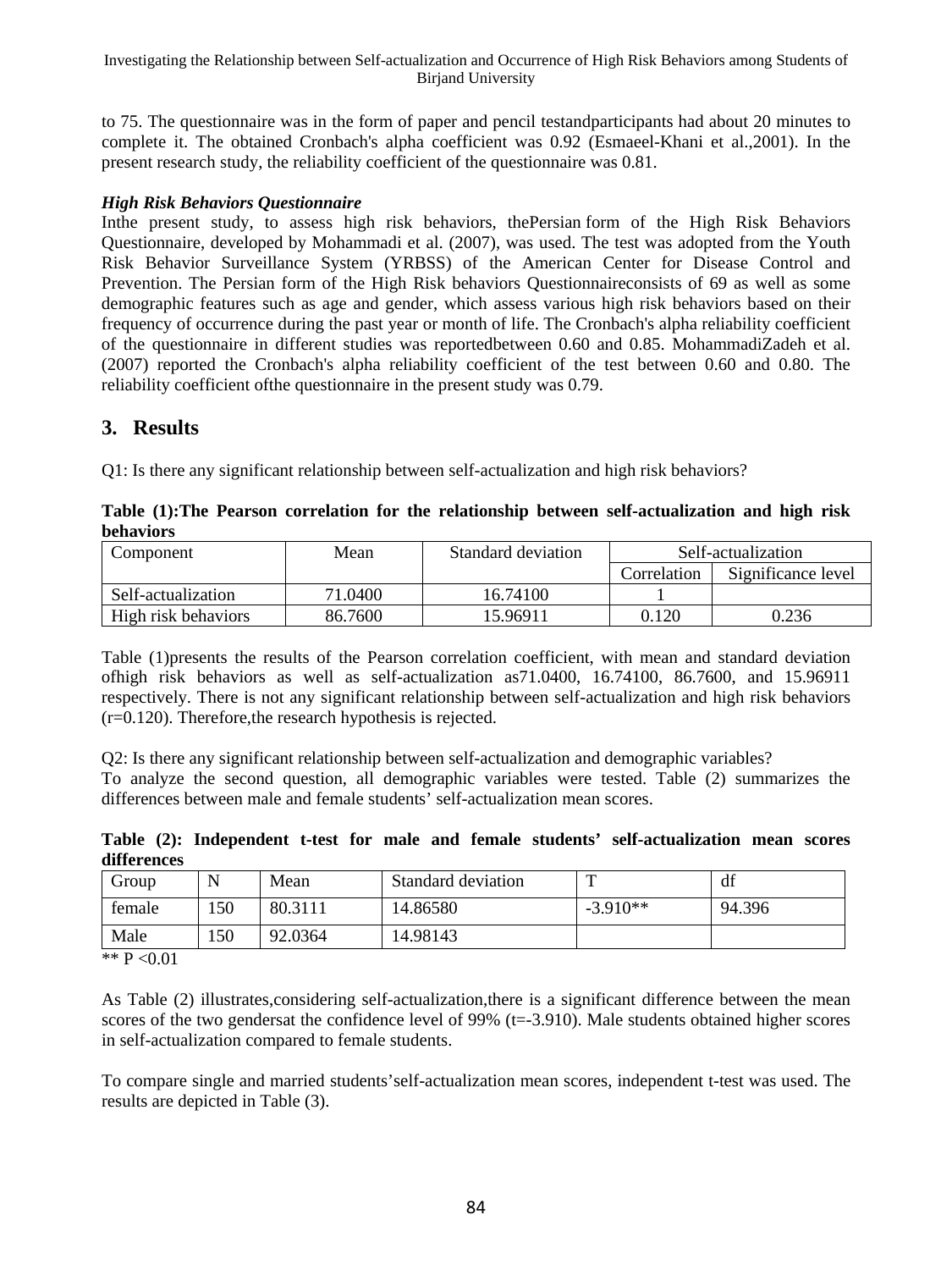| Group   |     | Mean    | Standard deviation |          | df |
|---------|-----|---------|--------------------|----------|----|
| Single  | 215 | 86.2738 | 16.48318           | $-0.696$ | 98 |
| Married | 85  | 89.3125 | 13.09310           |          |    |

|  |                           |  |  |  |  | Table (3): Independent t-test for the difference between single and married students'self- |
|--|---------------------------|--|--|--|--|--------------------------------------------------------------------------------------------|
|  | actualization mean scores |  |  |  |  |                                                                                            |

As table 3 shows, there is no significant difference between single and married students'self-actualization mean scores (t=-0.696). To compare BA and MA students' self-actualization mean scores, Independent ttest was applied. The results are depicted in Table (4).

| Table (4): Independent t-test for the difference between BA and MA students' self-actualization |  |  |  |  |  |
|-------------------------------------------------------------------------------------------------|--|--|--|--|--|
| mean scores                                                                                     |  |  |  |  |  |

| Group |     | Mean    | Standard deviation |       | df |
|-------|-----|---------|--------------------|-------|----|
| BA    | 200 | 87.0000 | 15.30152           | 0.426 | 98 |
| MA    | .00 | 84.8182 | 21.43744           |       |    |

As table 3 indicates, there is no significant difference between B.A and M.A students' self-actualization mean scores  $(t=0.426)$ .

Q3: Is there any significant relationship between high risk behaviors and demographic variables?

To analyze the third question, all demographic variables were tested. Table (5) summarizes the differences of male and female students' high-risk behaviors mean scores.

**Table (5), Independent t-test for the difference between male and female students' self-actualization mean scores** 

| Group  |     | Average | Standard deviation | m          | d1     |
|--------|-----|---------|--------------------|------------|--------|
| female | 50، | 62.0667 | 11.27427           | $-5.524**$ | 94.283 |
| male   | .50 | 78.3818 | 16.97764           |            |        |

\*\*  $P < 0.01$ 

As Table (5) illustrates, considering high risk behaviors,there is a significant difference between the mean scores of the two genders at the confidence level of 99%  $(t=5.524)$ . Considering high risk behaviors,male students compared to female students obtained higher scores.

To compare single and married students' high risk behaviors mean scores, Independent t-test was used. The results are depicted in Table (6).

| Table (6): Independent t-test for the difference between single and married students' high-risk |  |  |  |  |  |
|-------------------------------------------------------------------------------------------------|--|--|--|--|--|
| mean scores                                                                                     |  |  |  |  |  |

| Group   |     | Average | Standard deviation |          | df |
|---------|-----|---------|--------------------|----------|----|
| Single  | 219 | 70.4643 | 16.97088           | $-0.786$ | 98 |
| Married | o.  | 74.0625 | 15.63530           |          |    |

As table 6 shows, there is no significant difference between single and married students' high risk behaviors mean scores (t=-0.786).

To compare BA and MA students' high-risk behaviors mean scores, Independent t-test was applied. The results are depicted in Table (7).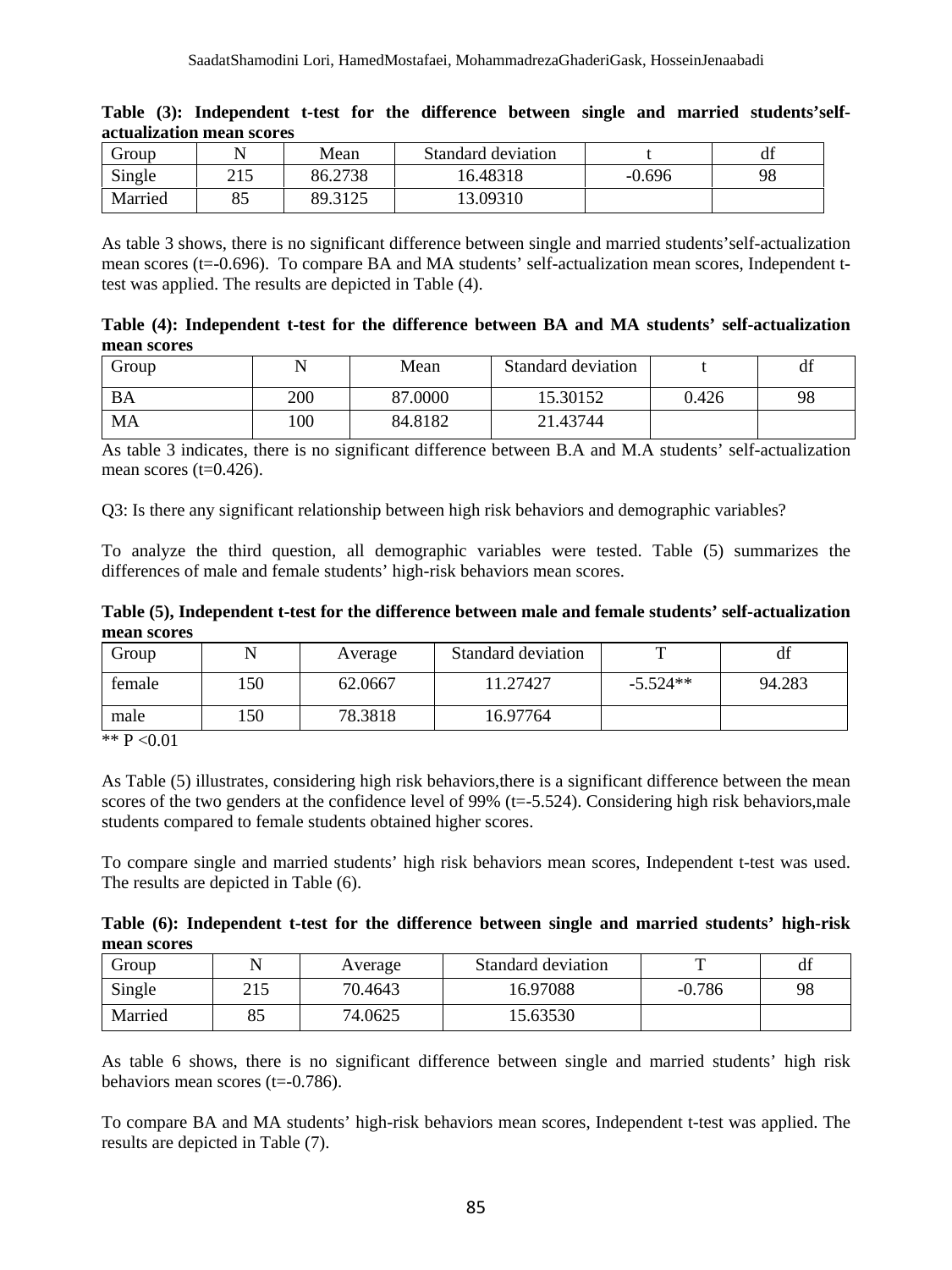| droup |     | Average      | Standard deviation |       | df |
|-------|-----|--------------|--------------------|-------|----|
| BA    | 200 | 1.2022<br>71 | 16.96198           | 0.274 | 98 |
| MA    | 100 | 69.7273      | 5.51187            |       |    |

| Table (7): Independent t-test for the difference between BA and MA students' high-risk behaviors |  |  |
|--------------------------------------------------------------------------------------------------|--|--|
| mean scores                                                                                      |  |  |

As table 7 shows, there is no significant difference between BA and MA students' high-risk behaviors mean scores  $(t=0.274)$ .

## **4. Discussion and Conclusions**

**Question 1: Is there any significant relationship between self-actualization and high risk behaviors?**  The Pearson correlation test was used to examine this hypothesis.The results indicated that there was no significant relationship between self-actualization and high risk behaviors ( $r = 0.120$ ). Therefore, the assumption of high self-actualized individuals (the process of believinginternal potential abilities and talents of each individual within the context of personal abilities includedeveloping psychological values)has not any significant relationship with high risk behaviors (special types of behaviors that may increase the risk of certain types of illness or disease).The result is in line with Keshtkaran's(2006) findings.

**Question 2: Is there any significant relationship between self-actualization and demographic variables?**  An Independent t-test was used to analyze the question. Considering self-actualization,the results revealed that there was a significant difference between two genders(t=-3.910) at the confidence level of 99%. With regard to self-actualization,male students obtained higher scores thanfemale students.To explain this result,one can consider a population in which Maslow's hierarchy of needs is more natural and easier for men to achieve, sinceIranian society and in particular universities generally impose limitations on women's basic needs.

Therefore, the outcomes of achieving self-actualization as the highest level of Maslow'sneedsare independent of marital status,academic levels,and academic groups. Moreover, other factors seem to be involved. The result is consistent with Mohammadi et al.' study (1995).

#### **Question 3: Is there any significant relationship between high risk behaviors and demographic variables?**

To analyze this question, the independent t-test was used. The results indicatedthat there was a significant difference between the two genderson high-risk behaviors (t=-5.524) on 99% confidence level. With regard to high risk behaviors,male students obtained higher scores than female students. Therefore,in the history of evolution men seem to have been exposing themselves more to risks and diseases than women. This is evident in modern societies, and in particular, in the present study.

The results also indicated that there was no significant difference between marital status ( $t=0.789$ ), academic levels  $(0.274 = t)$  and academic groups  $(t=0.310)$  and occurrence of high risk behaviors. According to the results of this study, individuals with different ages, marital status, academiclevels and groups were not significantly different in having tendency to certain types of behaviors that increase the risk of illness or disease. This findings consistent with Mohammadi et al. (1995) and Yousefi's (1999) findings.

# **References**

- Burleson,W. (2005). Developing Creativity, Motivation, and Self-actualization with Learning Systems. International Journal of Human-computer studies.
- Esmaeel-Khani, F., Najjarian, B. &MehrabiZadeh, M. (2001). Developing a Scale for Assessing Selfactualization and Evaluating its Reliability. Journal of Humanities, Alzahra University, 11(39).